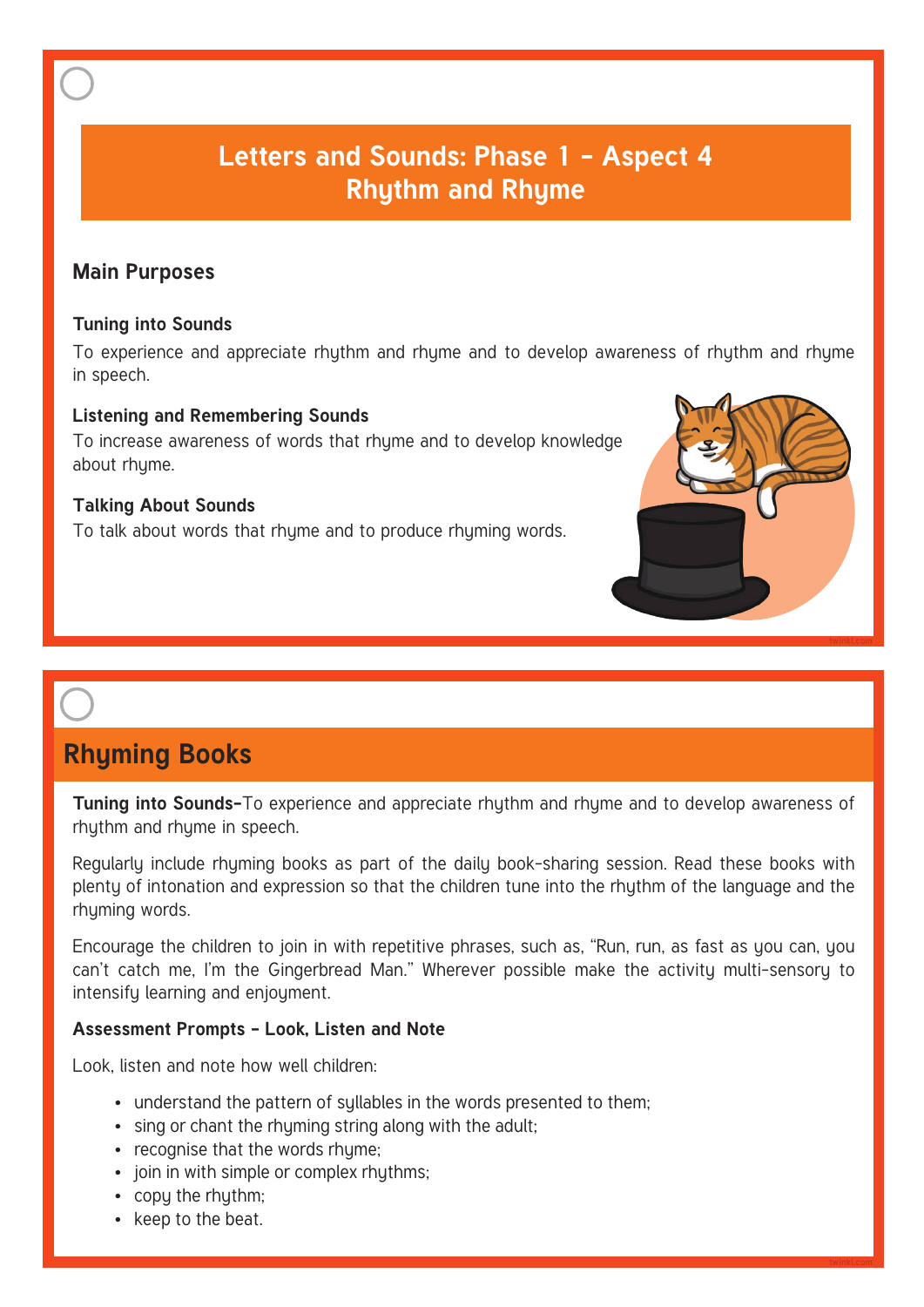## **Learning Songs and Rhymes**

**Tuning into Sounds-**To experience and appreciate rhythm and rhyme and to develop awareness of rhythm and rhyme in speech.

Make sure that singing and rhyming activities are part of the daily routine in small-group time and that extracts are repeated incidentally as events occur (e.g. 'It's raining, it's pouring' as the children get ready to go outdoors in wet weather). Play with rhyming words throughout the course of the day and have fun with them. Sing or chant nursery rhymes and encourage the children to move in an appropriate way (e.g. rock gently to the beat of 'See Saw Marjorie Daw', march to the beat of 'Tom, Tom the Piper's Son' and 'The Grand Old Duke of York', skip to the beat of 'Here We Go Round the Mulberry Bush').

#### **Assessment Prompts - Look, Listen and Note**

Look, listen and note how well children:

- understand the pattern of syllables in the words presented to them;
- sing or chant the rhyming string along with the adult;
- recognise that the words rhyme;
- join in with simple or complex rhythms;
- copy the rhythm;
- keep to the beat.



**Tuning into Sounds-**To experience and appreciate rhythm and rhyme and to develop awareness of rhythm and rhyme in speech.

**twinkl.com**

Use a variety of percussion instruments to play different rhythms. Remind the children to use their listening ears and to move in time to the beat – fast, slow, skipping, marching, etc. Keep the beat simple at first (e.g. suitable for marching) then move on to more complex rhythms for the children to skip or gallop to.

#### **Assessment Prompts - Look, Listen and Note**

- understand the pattern of syllables in the words presented to them;
- sing or chant the rhyming string along with the adult;
- recognise that the words rhume:
- join in with simple or complex rhuthms:
- copy the rhythm:
- keep to the beat.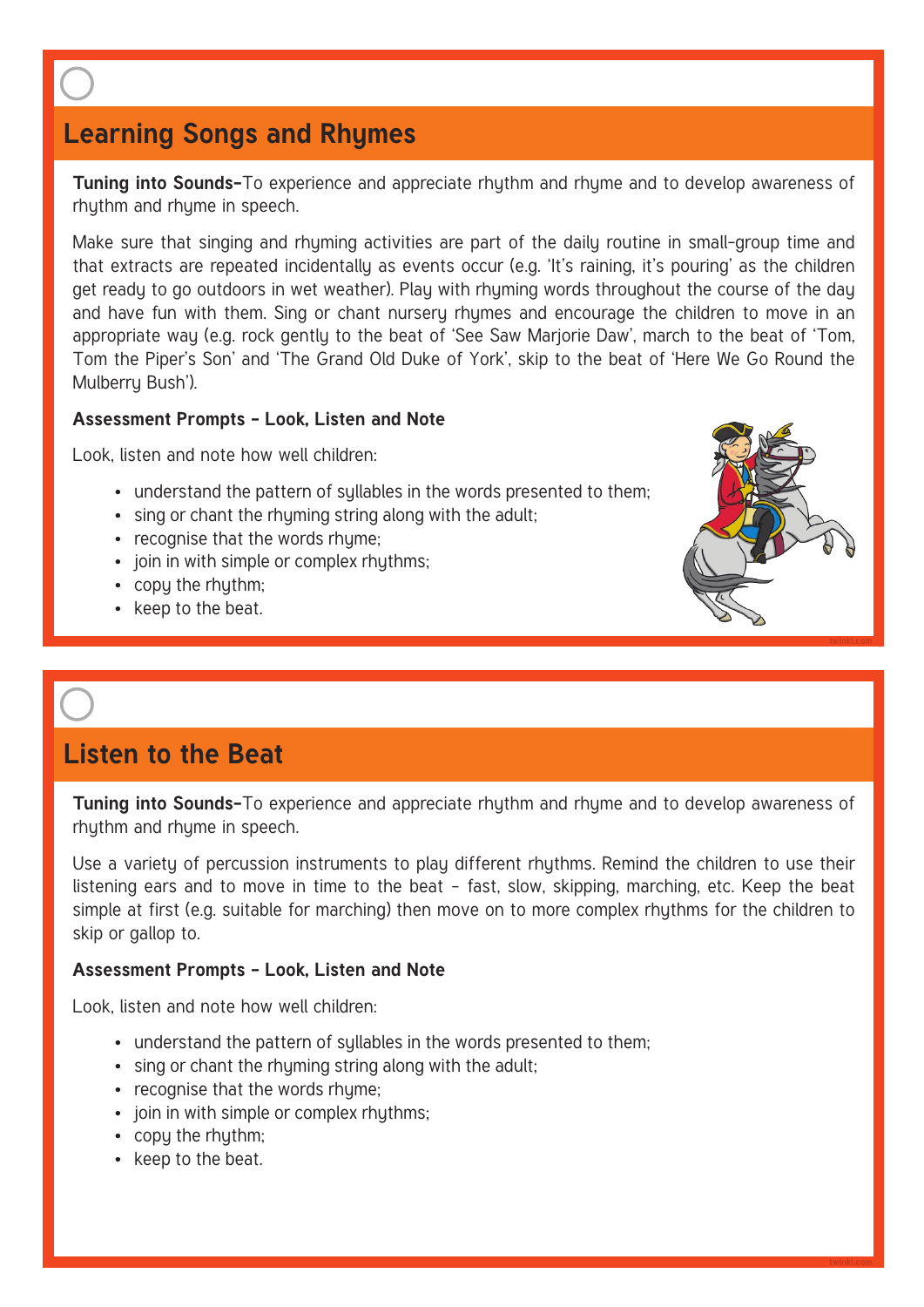## **Our Favourite Rhymes**

**Tuning into Sounds-**To experience and appreciate rhythm and rhyme and to develop awareness of rhythm and rhyme in speech.

Support a group of children to compile a book of their favourite rhymes and songs. They could represent the rhymes in any way they choose. The book can be used to make choices about which rhyme to say during singing time, or used for making independent choices in the book corner.

Children may choose to act as teacher selecting rhymes for others to perform, individually or as a group. Have a bag of objects which represent rhymes (e.g. a tou spider to represent 'Incu Wincu Spider', a tou bus for 'The Wheels on the Bus') and invite the children to choose their favourite.

#### **Assessment Prompts - Look, Listen and Note**

Look, listen and note how well children:

- understand the pattern of syllables in the words presented to them;
- sing or chant the rhyming string along with the adult;
- recognise that the words rhume:
- join in with simple or complex rhythms;
- copy the rhythm:
- keep to the beat.



**twinkl.com**

## **Rhyming Soup**

**Tuning into Sounds-**To experience and appreciate rhythm and rhyme and to develop awareness of rhythm and rhyme in speech.

Ask a small group to sit in a circle so they can see a selection of rhyming objects (e.g. rat, hat, cat) placed on the floor. Use a bowl and spoon as props to act out the song. Invite the children, in turn, to choose an object to put into the soup and place it in the bowl. After each turn, stir the soup and sing the following song to recite the growing list of things that end up in the soup. Sing the first part of the song to the tune of 'Pop Goes the Weasel': "I'm making lots of silly soup, I'm making soup that's silly. I'm going to cook it in the fridge. To make it nice and chillu! In goes... a fox... a box... some socks..."

#### **Assessment Prompts - Look, Listen and Note**

- understand the pattern of syllables in the words presented to them;
- sing or chant the rhuming string along with the adult:
- recognise that the words rhume:
- join in with simple or complex rhuthms:
- copy the rhythm;
- keep to the beat.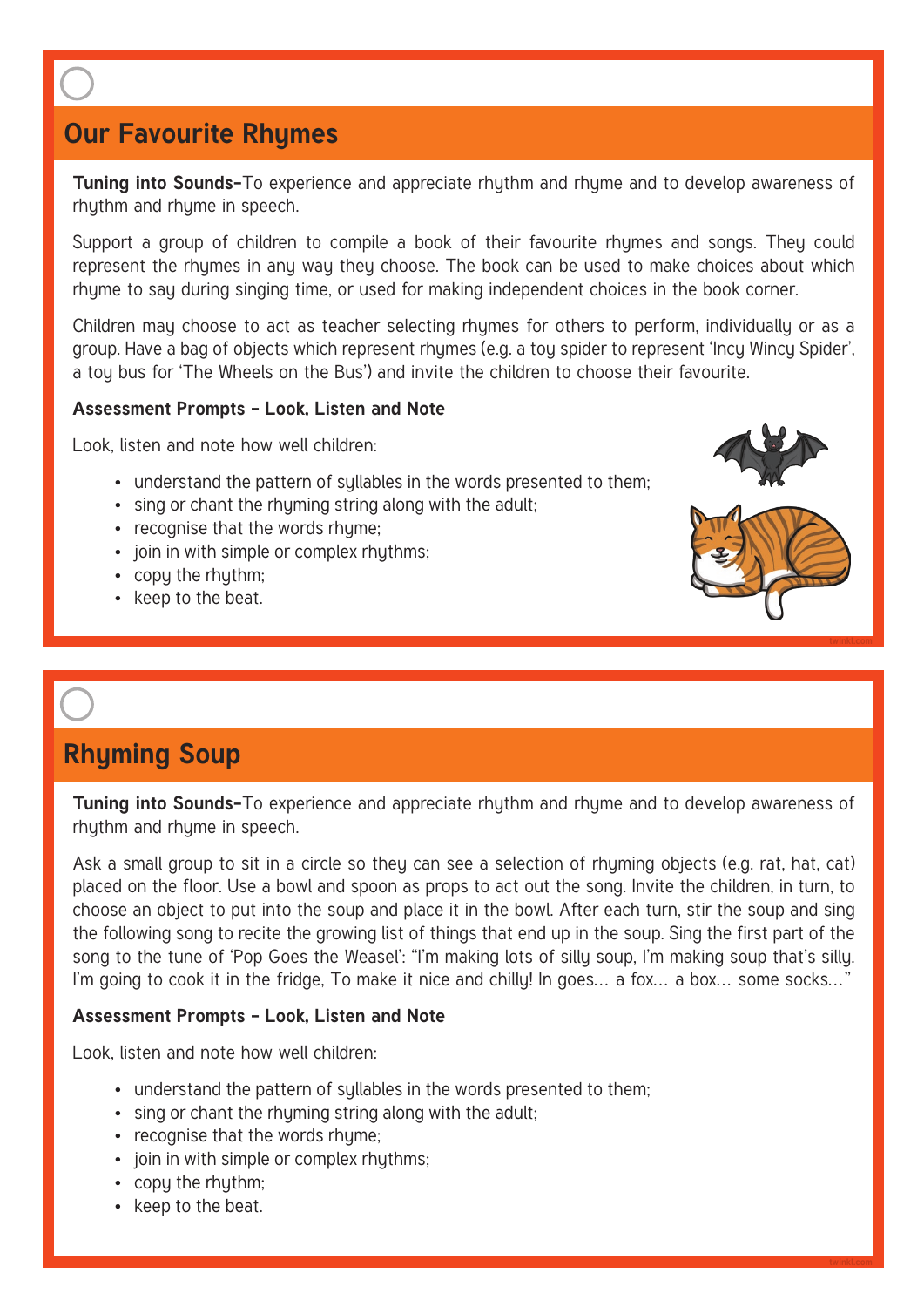## **Rhyming Bingo**

**Tuning into Sounds-**To experience and appreciate rhythm and rhyme and to develop awareness of rhythm and rhyme in speech.

Give each child in a small group a set of three pictures of objects with rhyming names. Hide in a bag a set of pictures or objects matching the pictures you have given to the children. The children take turns to draw out of the bag one object or picture at a time. Invite the children to call out when they see an object or picture that rhymes with theirs and to collect it from the child who has drawn it from the bag. After each rhyming set is completed chant together and list the rhyming names. As you name objects give emphasis to the rhyming pattern.

### **Assessment Prompts - Look, Listen and Note**

Look, listen and note how well children:

- understand the pattern of sullables in the words presented to them;
- sing or chant the rhyming string along with the adult;
- recognise that the words rhyme;
- join in with simple or complex rhythms;
- copy the rhythm;
- keep to the beat.

## **Playing with Words**

**Tuning into Sounds-**To experience and appreciate rhythm and rhyme and to develop awareness of rhythm and rhyme in speech.

**twinkl.com**

Gather together a set of familiar objects with names that have varuing sullable patterns (e.g. pencil, umbrella, camera, xylophone). Show the objects to the children, name them and talk about what they are used for. Wait for the children to share some of their experiences of the objects; for instance, some of them will have used a camera. Then encourage them to think about how the name of the object sounds and feels as they say it. Think about the syllables and clap them out as you say each word. Then clap the syllables for a word without saying it and ask: What object could that be? As children gain confidence try some long words like binoculars, telephone, dinosaur.

### **Assessment Prompts - Look, Listen and Note**

- understand the pattern of sullables in the words presented to them:
- sing or chant the rhuming string along with the adult:
- recognise that the words rhyme;
- join in with simple or complex rhythms;
- copy the rhythm:
- keep to the beat.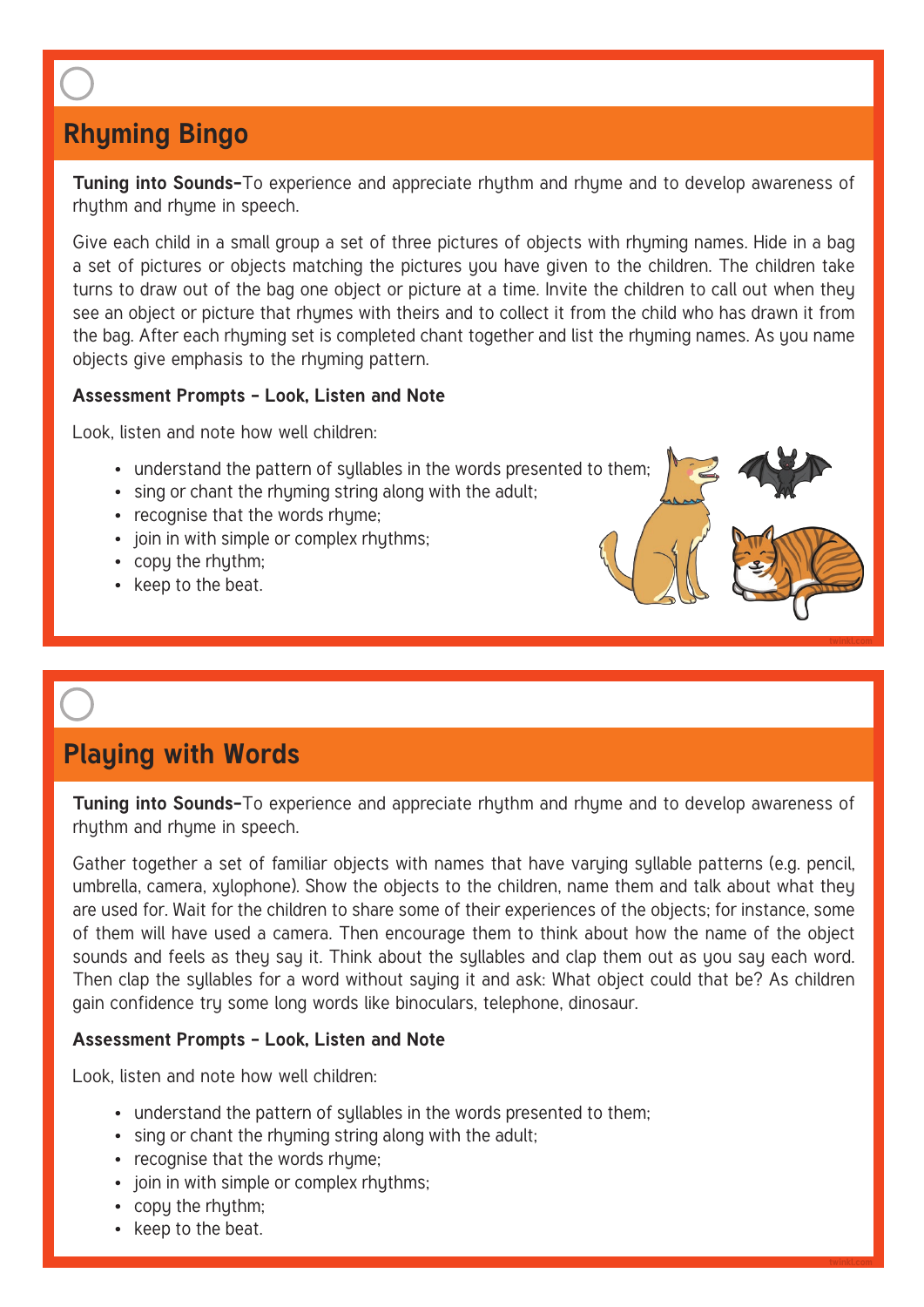## **Rhyming Pairs**

**Listening and Remembering Sounds**-To increase awareness of words that rhyme and to develop knowledge about rhyme.

In a pairs game, use pictures of objects with names that rhyme. The children take it in turns to turn two cards over and keep them if the pictures are a rhyming pair. If they are not a rhyming pair, the cards are turned face down again and the other person has a turn. Start with a small core set of words that can then be extended. The children need to be familiar with the rhyming word families before they can use them in a game – spend time looking at the pictures and talking about the pairs.

#### **Assessment Prompts - Look, Listen and Note**

Look, listen and note how well children:

- recognise rhyming words;
- listen and attend to the rhyming strings.



## **Songs and Rhymes**

**Listening and Remembering Sounds**-To increase awareness of words that rhyme and to develop knowledge about rhyme.

Include a selection of songs within the daily singing session which involve children in experimenting with their voices. Simple nursery rhymes, such as 'Hickory, Dickory, Dock' provide an opportunity for children to join in with 'wheeee' as the mouse falls down. Use this to find related words that rhyme: 'dock', 'clock', 'tick-tock'. Substitute alternative rhyming sounds to maintain children's interest and enjoument.

#### **Assessment Prompts - Look, Listen and Note**

- recognise rhyming words;
- listen and attend to the rhyming strings.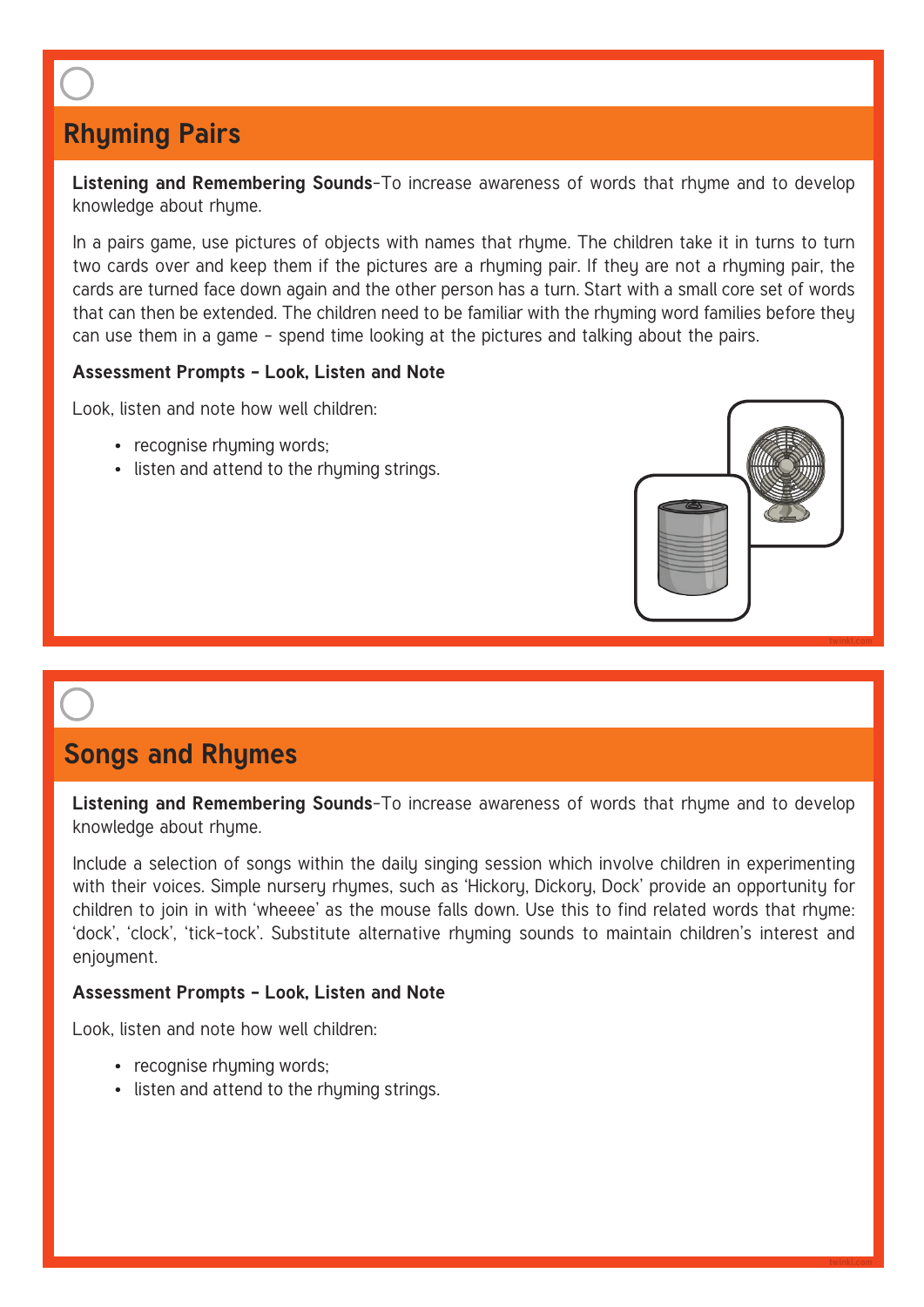## **Finish the Rhyme**

**Tuning into Sounds** - To develop children's listening skills and awareness of sounds in the environment.

Use books with predictable rhymes that children are familiar with and then stop as you come to the final word in the rhyme. Invite children to complete it. Use plenty of intonation and expression as the story or rhyme is recounted.

#### **Assessment Prompts - Look, Listen and Note**

Look, listen and note how well children:

- recognise rhyming words;
- listen and attend to the rhyming strings.



**twinkl.com**

## **Rhyming Puppets**

**Talking About Sounds-**To talk about words that rhyme and to produce rhyming words.

Make up silly rhyming names for a pair of puppets (e.g. Fizzy Wizzy Lizzy and Hob Tob Bob). Introduce the puppets to a small group and invite them to join in storytelling, leaving gaps for the children to fill in rhyming words.

For example:

Are you poorly Lizzy? Oh dear. Fizzy Wizzy Lizzy is feeling sick and…dizzy.

Bob is very excited. Today he is going to be a builder. Hob Tob Bob has got a new…job.

#### **Assessment Prompts - Look, Listen and Note**

- generate their own rhumes:
- complete sentences using appropriate rhyming words;
- make a series of words that rhume.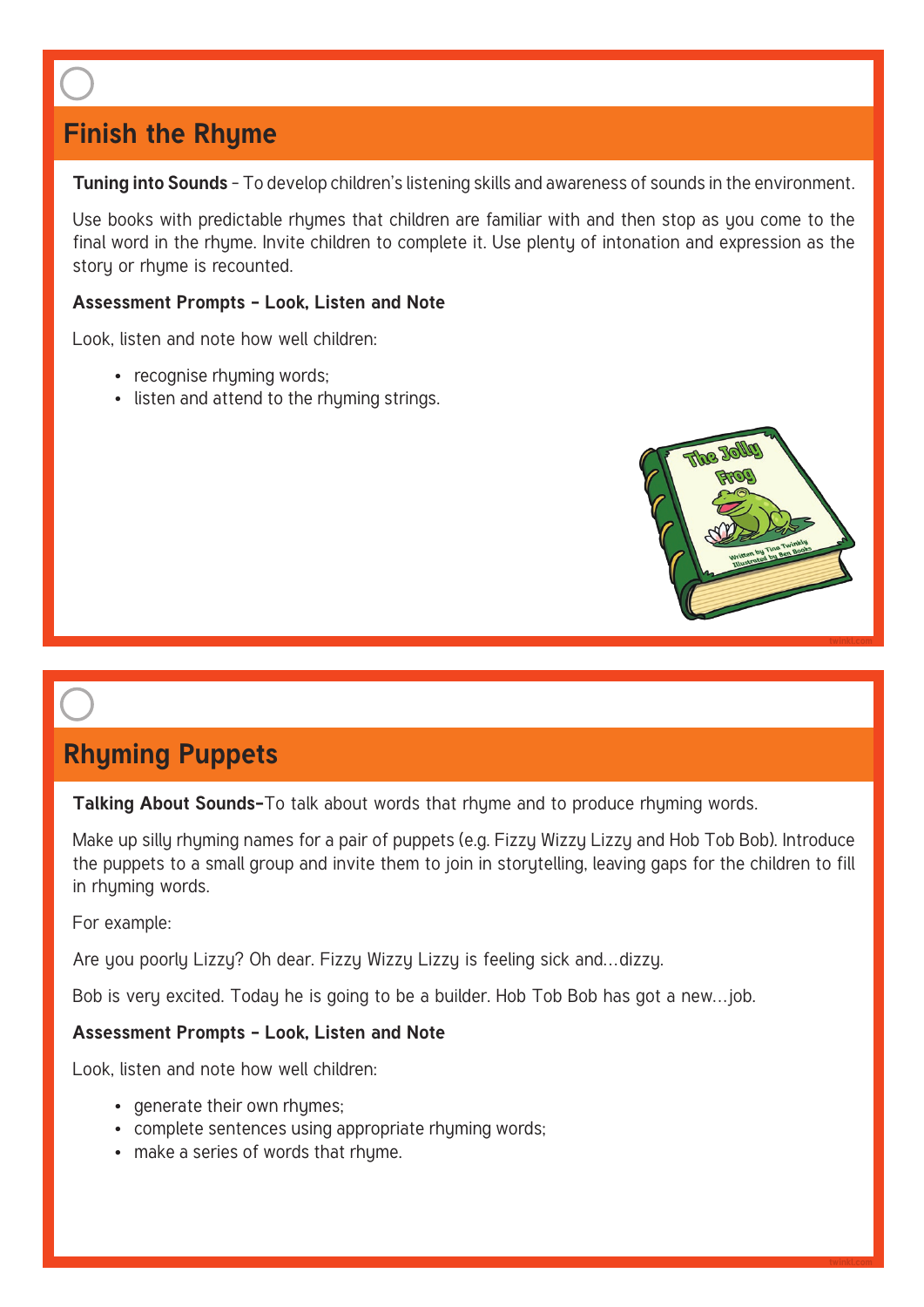## **Odd One Out**

#### **Talking About Sounds-**To talk about words that rhyme and to produce rhyming words.

Put out three objects or pictures, two with names that rhyme and one with a name that does not. Ask the child to identify the 'odd one out': the name that does not rhyme. Start with a small set of words that can then be extended. The children need to be familiar with the rhyming word families before they can use them in a game – spend time looking at the pictures and talking about the pairs.

### **Assessment Prompts - Look, Listen and Note**

Look, listen and note how well children:

- generate their own rhymes;
- complete sentences using appropriate rhyming words;
- make a series of words that rhyme.



**twinkl.com**

## **I Know a Word**

**Talking About Sounds-**To talk about words that rhyme and to produce rhyming words.

Throughout the course of daily activities, encourage the children to think about and play with rhyming words. The adult begins with the prompt 'I know a word that rhymes with cat, you need to put one on your head and the word is… hat'. This can be used for all sorts of situations and also with some children's names: 'I know a girl who is holidng a dolly, she is in the book corner and her name is… Molly.' As children become familiar with rhyme, they will supply the missing word themselves.

### **Assessment Prompts - Look, Listen and Note**

- generate their own rhymes;
- complete sentences using appropriate rhyming words;
- make a series of words that rhume.